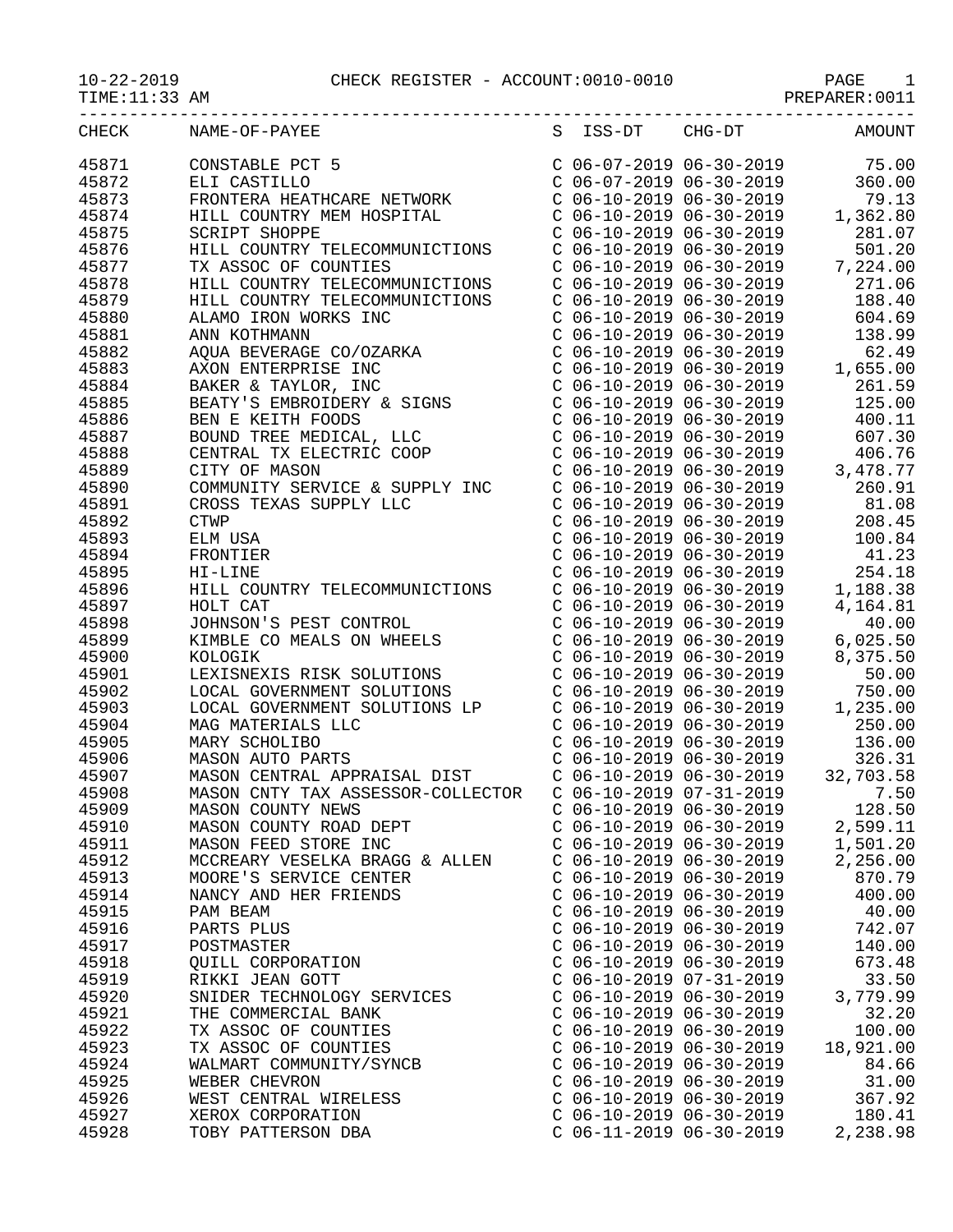10-22-2019 CHECK REGISTER - ACCOUNT:0010-0010 PAGE 2

| $0 - 22 - 2019$ |
|-----------------|
|-----------------|

TIME:11:33 AM PREPARER:0011

-----------------------------------------------------------------------------------

| CHECK | NAME-OF-PAYEE                                                                                                                                                                                                                                                                                                                                                                          | S ISS-DT                  | CHG-DT                                                                                    | AMOUNT                                                                                                                                                                                                                                             |
|-------|----------------------------------------------------------------------------------------------------------------------------------------------------------------------------------------------------------------------------------------------------------------------------------------------------------------------------------------------------------------------------------------|---------------------------|-------------------------------------------------------------------------------------------|----------------------------------------------------------------------------------------------------------------------------------------------------------------------------------------------------------------------------------------------------|
| 45929 | $\begin{tabular}{l c c c c c c c} \multicolumn{4}{c}{\textbf{PAYROLL}\ \textbf{CLERRING}\ \textbf{CCOUNTY}\ \textbf{DISTRICT}\ \textbf{CENTERA}\ \textbf{HERTCARE NETWOKR} & $\mathbf{C}~~06-12-2019$ & $06-30-2019$ & $99,428.92$ \\ \textbf{RONTERA HEATHCARE NETWOKR} & $\mathbf{C}~~06-18-2019$ & $07-15-2019$ & $150.00$ \\ \textbf{RONTERA HEATHCARE NETWOKR} & $\mathbf{C}~~06$ |                           |                                                                                           |                                                                                                                                                                                                                                                    |
| 45930 |                                                                                                                                                                                                                                                                                                                                                                                        |                           |                                                                                           |                                                                                                                                                                                                                                                    |
| 45931 |                                                                                                                                                                                                                                                                                                                                                                                        |                           |                                                                                           |                                                                                                                                                                                                                                                    |
| 45932 |                                                                                                                                                                                                                                                                                                                                                                                        |                           |                                                                                           |                                                                                                                                                                                                                                                    |
| 45933 |                                                                                                                                                                                                                                                                                                                                                                                        |                           |                                                                                           |                                                                                                                                                                                                                                                    |
| 45934 |                                                                                                                                                                                                                                                                                                                                                                                        |                           |                                                                                           |                                                                                                                                                                                                                                                    |
| 45935 |                                                                                                                                                                                                                                                                                                                                                                                        |                           |                                                                                           |                                                                                                                                                                                                                                                    |
| 45936 |                                                                                                                                                                                                                                                                                                                                                                                        |                           |                                                                                           |                                                                                                                                                                                                                                                    |
| 45937 |                                                                                                                                                                                                                                                                                                                                                                                        |                           |                                                                                           |                                                                                                                                                                                                                                                    |
| 45938 |                                                                                                                                                                                                                                                                                                                                                                                        |                           |                                                                                           |                                                                                                                                                                                                                                                    |
| 45939 |                                                                                                                                                                                                                                                                                                                                                                                        |                           |                                                                                           |                                                                                                                                                                                                                                                    |
| 45940 |                                                                                                                                                                                                                                                                                                                                                                                        |                           |                                                                                           |                                                                                                                                                                                                                                                    |
| 45941 | COLOSSUS INC DBA                                                                                                                                                                                                                                                                                                                                                                       |                           |                                                                                           | $C$ 06-24-2019 06-30-2019 66.00<br>$C$ 06-24-2019 07-31-2019 1,460.00                                                                                                                                                                              |
| 45942 | DISH                                                                                                                                                                                                                                                                                                                                                                                   |                           |                                                                                           | 132.84                                                                                                                                                                                                                                             |
| 45943 | EDWARDS PLATEAU HISTORICAL ASSOC                                                                                                                                                                                                                                                                                                                                                       |                           |                                                                                           | 15.00                                                                                                                                                                                                                                              |
| 45944 |                                                                                                                                                                                                                                                                                                                                                                                        |                           | C $06-24-2019$ $07-31-2019$<br>C $06-24-2019$ $07-31-2019$<br>C $06-24-2019$ $07-31-2019$ | 157.50                                                                                                                                                                                                                                             |
| 45945 |                                                                                                                                                                                                                                                                                                                                                                                        |                           |                                                                                           | $C$ 06-24-2019 07-31-2019 210.00                                                                                                                                                                                                                   |
| 45946 |                                                                                                                                                                                                                                                                                                                                                                                        |                           |                                                                                           | C $06-24-2019$ $07-31-2019$ 50.37                                                                                                                                                                                                                  |
| 45947 |                                                                                                                                                                                                                                                                                                                                                                                        |                           |                                                                                           |                                                                                                                                                                                                                                                    |
| 45948 |                                                                                                                                                                                                                                                                                                                                                                                        |                           |                                                                                           |                                                                                                                                                                                                                                                    |
| 45949 |                                                                                                                                                                                                                                                                                                                                                                                        |                           |                                                                                           | $\begin{array}{llll} \mbox{C} & 06-24-2019 & 06-30-2019 & & 222.45 \\ \mbox{C} & 06-24-2019 & 07-31-2019 & & 290.00 \\ \mbox{C} & 06-24-2019 & 06-30-2019 & & 125.00 \end{array}$                                                                  |
| 45950 | EDWARDS FLATEAU HISTORICAL ADDOC<br>FAULEY LAW FIRM<br>FRIENDS OF LIBRARY<br>HOLT CAT<br>IGNACIO CERVANTAS<br>INNOVATIVE DESIGN & WOODWORKS<br>JK AWARDS & DESIGNS LLC<br>JOE LANCASTER<br>CORRECT CONTROL                                                                                                                                                                             |                           |                                                                                           | V 06-24-2019 07-10-2019 30.00                                                                                                                                                                                                                      |
| 45951 |                                                                                                                                                                                                                                                                                                                                                                                        |                           | $C$ 06-24-2019 07-31-2019                                                                 | 117.23                                                                                                                                                                                                                                             |
| 45952 |                                                                                                                                                                                                                                                                                                                                                                                        |                           |                                                                                           | 980.00                                                                                                                                                                                                                                             |
| 45953 | LAW OFFICE OF CHERYL C SIONE                                                                                                                                                                                                                                                                                                                                                           |                           | $C$ 06-24-2019 06-30-2019                                                                 | 510.84                                                                                                                                                                                                                                             |
| 45954 |                                                                                                                                                                                                                                                                                                                                                                                        |                           |                                                                                           | 1,325.00                                                                                                                                                                                                                                           |
| 45955 |                                                                                                                                                                                                                                                                                                                                                                                        |                           |                                                                                           | 600.00                                                                                                                                                                                                                                             |
| 45956 | LOWE'S PAY AND SAVE INC<br>LUCIO MORA<br>LUCIO MORA<br>MAG MATERIALS LLC<br>MAGON BUILDING SUPPLY & RENTAL INC C 06-24-2019 06-30-2019<br>MASON BUILDING SUPPLY & RENTAL INC C 06-24-2019 07-31-2019<br>1,                                                                                                                                                                             |                           |                                                                                           | 1,360.80                                                                                                                                                                                                                                           |
| 45957 |                                                                                                                                                                                                                                                                                                                                                                                        |                           | $C$ 06-24-2019 07-31-2019                                                                 | 44.00                                                                                                                                                                                                                                              |
|       |                                                                                                                                                                                                                                                                                                                                                                                        |                           |                                                                                           |                                                                                                                                                                                                                                                    |
| 45958 |                                                                                                                                                                                                                                                                                                                                                                                        |                           | C 06-24-2019 06-30-2019<br>C 06-24-2019 07-31-2019                                        | 70.00<br>29.15                                                                                                                                                                                                                                     |
| 45959 |                                                                                                                                                                                                                                                                                                                                                                                        |                           |                                                                                           | $C$ 06-24-2019 07-31-2019 285.00                                                                                                                                                                                                                   |
| 45960 |                                                                                                                                                                                                                                                                                                                                                                                        |                           |                                                                                           |                                                                                                                                                                                                                                                    |
| 45961 |                                                                                                                                                                                                                                                                                                                                                                                        |                           | $C$ 06-24-2019 07-31-2019                                                                 | 262.99                                                                                                                                                                                                                                             |
| 45962 |                                                                                                                                                                                                                                                                                                                                                                                        |                           | $C$ 06-24-2019 06-30-2019                                                                 | 300.00                                                                                                                                                                                                                                             |
| 45963 |                                                                                                                                                                                                                                                                                                                                                                                        |                           |                                                                                           |                                                                                                                                                                                                                                                    |
| 45964 |                                                                                                                                                                                                                                                                                                                                                                                        |                           |                                                                                           |                                                                                                                                                                                                                                                    |
| 45965 | MASON BUILDING SOPPLI & RENIAL INC<br>MASON COUNTY NEWS<br>MASON MONOGRAMS & MORE<br>MASON SHORT STOP<br>OSCAR MUNOZ<br>OVERDRIVE INC<br>PIONEER REPTILES LLC<br>POSTMASTER<br>QUILL CORPORATION<br>STROEHER & SON, INC.<br>THAIN A MARTIN<br>THE COMMERCIAL BA                                                                                                                        |                           |                                                                                           | $\begin{tabular}{lllllllll} $\text{C} & 06-24-2019 & 07-31-2019 & & 128.00 \\ $\text{C} & 06-24-2019 & 07-31-2019 & & 262.95 \\ $\text{C} & 06-24-2019 & 07-31-2019 & & 5\,,427.57 \\ $\text{C} & 06-24-2019 & 07-31-2019 & & 50.23 \end{tabular}$ |
| 45966 |                                                                                                                                                                                                                                                                                                                                                                                        |                           |                                                                                           |                                                                                                                                                                                                                                                    |
| 45967 |                                                                                                                                                                                                                                                                                                                                                                                        |                           | $C$ 06-24-2019 06-30-2019                                                                 | 90.39                                                                                                                                                                                                                                              |
| 45968 | THE PRODUCTIVITY CENTER                                                                                                                                                                                                                                                                                                                                                                |                           | $C$ 06-24-2019 07-31-2019                                                                 | 330.00                                                                                                                                                                                                                                             |
| 45969 | TX ASSOC OF COUNTIES                                                                                                                                                                                                                                                                                                                                                                   | I 06-24-2019 06-24-2019   |                                                                                           | 100.00                                                                                                                                                                                                                                             |
| 45970 | UNIVERSITY HEALTH SYSTEM                                                                                                                                                                                                                                                                                                                                                               | $C$ 06-24-2019 07-31-2019 |                                                                                           | 123.52                                                                                                                                                                                                                                             |
| 45971 | USOXO                                                                                                                                                                                                                                                                                                                                                                                  | $C$ 06-24-2019 07-31-2019 |                                                                                           | 293.25                                                                                                                                                                                                                                             |
| 45972 | XEROX CORPORATION                                                                                                                                                                                                                                                                                                                                                                      | $C$ 06-24-2019 07-31-2019 |                                                                                           | 302.65                                                                                                                                                                                                                                             |
| 45973 | XTREME CLEAN PLUS                                                                                                                                                                                                                                                                                                                                                                      | $C$ 06-24-2019 07-31-2019 |                                                                                           | 279.00                                                                                                                                                                                                                                             |
| 45974 | ZACHARY BRADFORD SMITH DBA                                                                                                                                                                                                                                                                                                                                                             | $C$ 06-24-2019 07-31-2019 |                                                                                           | 411.00                                                                                                                                                                                                                                             |
| 45975 | ZESCH & PICKETT                                                                                                                                                                                                                                                                                                                                                                        | $C$ 06-24-2019 07-31-2019 |                                                                                           | 340.00                                                                                                                                                                                                                                             |
| 45976 | THOMAS R STARKS                                                                                                                                                                                                                                                                                                                                                                        | $C$ 06-25-2019 07-31-2019 |                                                                                           | 825.00                                                                                                                                                                                                                                             |
| 45977 | PAYROLL CLEARING ACCOUNT                                                                                                                                                                                                                                                                                                                                                               | $C$ 06-26-2019 06-30-2019 |                                                                                           | 122,424.39                                                                                                                                                                                                                                         |
| 45978 | AVFUEL CORPORATION                                                                                                                                                                                                                                                                                                                                                                     | $C$ 06-28-2019 07-31-2019 |                                                                                           | 5,242.04                                                                                                                                                                                                                                           |
| 45979 | CAPITAL ONE BANK (USA) N.A.                                                                                                                                                                                                                                                                                                                                                            | $C$ 06-28-2019 07-31-2019 |                                                                                           | 4,402.64                                                                                                                                                                                                                                           |